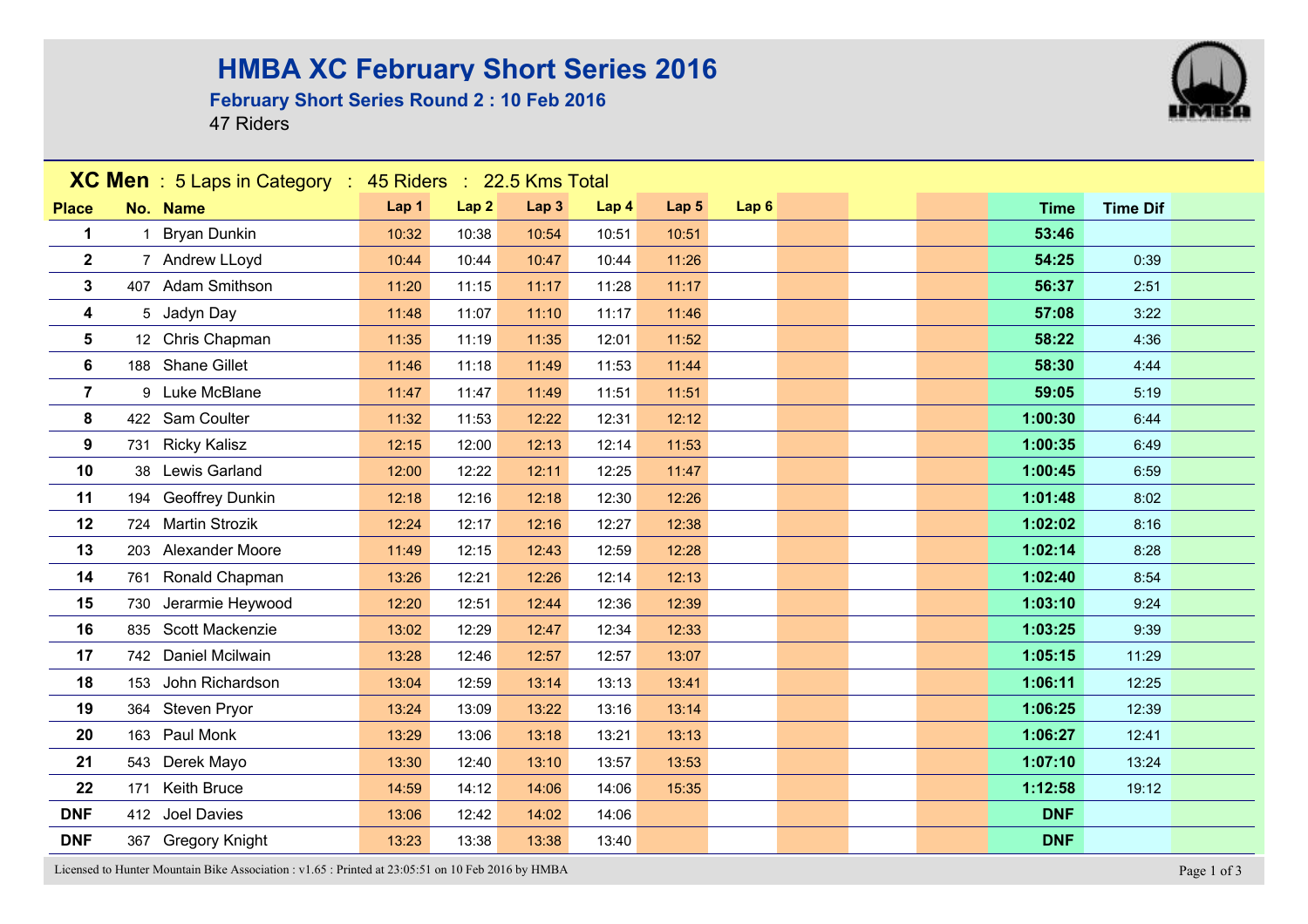## **HMBA XC February Short Series 2016**

#### **February Short Series Round 2 : 10 Feb 2016**

47 Riders



| <b>DNF</b> | 413 Jacob Clarke             | 14:05 | 13:21 | 13:34 | 13:34 |  |  | <b>DNF</b> |  |
|------------|------------------------------|-------|-------|-------|-------|--|--|------------|--|
| <b>DNF</b> | 411 Paul Reid                | 14:32 | 14:57 | 13:22 | 13:27 |  |  | <b>DNF</b> |  |
| <b>DNF</b> | 263 Anthony Rohr             | 14:07 | 14:17 | 14:29 | 13:30 |  |  | <b>DNF</b> |  |
| <b>DNF</b> | 743 John Henry               | 14:47 | 14:23 | 14:30 | 14:27 |  |  | <b>DNF</b> |  |
| <b>DNF</b> | 544 John Fahey               | 13:13 | 18:16 | 13:02 | 13:48 |  |  | <b>DNF</b> |  |
| <b>DNF</b> | 453 Stephen Ryan             | 12:26 | 12:17 | 12:30 | 21:50 |  |  | <b>DNF</b> |  |
| <b>DNF</b> | 375 John Carr                | 15:08 | 14:56 | 14:53 | 14:57 |  |  | <b>DNF</b> |  |
| <b>DNF</b> | 419 Brendan Hanson           | 15:52 | 14:30 | 14:44 | 15:06 |  |  | <b>DNF</b> |  |
| <b>DNF</b> | 612 Jayson Carr              | 16:33 | 15:37 | 16:24 | 17:27 |  |  | <b>DNF</b> |  |
| <b>DNF</b> | <b>Clint Musgrove</b><br>521 | 14:28 | 14:59 | 15:27 | 23:30 |  |  | <b>DNF</b> |  |
| <b>DNF</b> | 512 Thomas Button            | 13:32 | 13:05 | 15:07 |       |  |  | <b>DNF</b> |  |
| <b>DNF</b> | 191 Rodney Rae               | 15:13 | 14:09 | 15:29 |       |  |  | <b>DNF</b> |  |
| <b>DNF</b> | 501 James Button             | 15:22 | 14:59 | 17:38 |       |  |  | <b>DNF</b> |  |
| <b>DNF</b> | 798 Michael Ruban            | 14:14 | 15:02 | 19:04 |       |  |  | <b>DNF</b> |  |
| <b>DNF</b> | 801 Liam Fahey               | 16:00 | 16:11 | 19:15 |       |  |  | <b>DNF</b> |  |
| <b>DNF</b> | 733 Justin Spaull            | 16:53 | 17:04 | 23:04 |       |  |  | <b>DNF</b> |  |
| <b>DNF</b> | 409 Leonardo MAZZETTI        | 15:17 | 14:11 | 29:49 |       |  |  | <b>DNF</b> |  |
| <b>DNF</b> | 797 Peter Ljubic             | 12:38 | 12:09 |       |       |  |  | <b>DNF</b> |  |
| <b>DNF</b> | 812 Mitchell Wells           | 28:43 | 14:28 |       |       |  |  | <b>DNF</b> |  |
| <b>DNF</b> | 739 Shane Bolton             | 22:26 | 31:34 |       |       |  |  | <b>DNF</b> |  |
| <b>DNF</b> | 732 Aidan Bolton             | 22:23 | 31:41 |       |       |  |  | <b>DNF</b> |  |